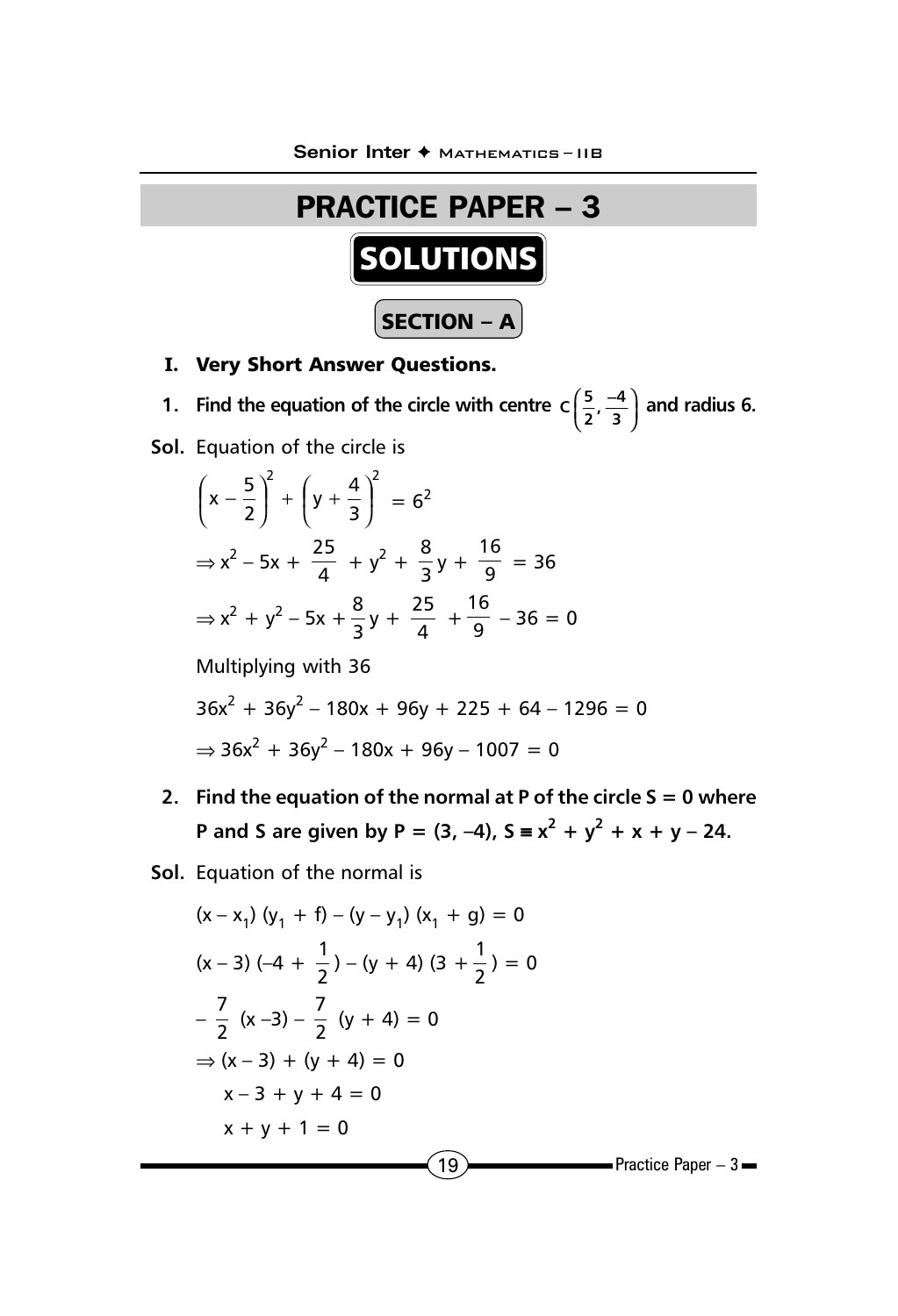- **3. Find the equation of the radical axis of**  $x^2 + y^2 - 2x - 4y - 1 = 0$ ,  $x^2 + y^2 - 4x - 6y + 5 = 0$ .
- **Sol.**  $S S' = 0$  radical axis  $(x^{2} + y^{2} - 2x - 4y - 1) - (x^{2} + y^{2} - 4x - 6y + 5) = 0$  $2x + 2y - 6 = 0$  (or)  $x + y - 3 = 0$ 
	- **4. A double ordinate of the curve y<sup>2</sup> = 4ax is of length 8a prove that the lines from the vertex to its ends are at right angles.**
- **Sol.** Let  $P = (at^2, 2at)$  and  $P' = (at^2, -2at)$  be the ends of double ordinate PP'. Then

8a = PP' = 
$$
\sqrt{0 + (4at)^2}
$$
 = 4at ⇒ t = 2.  
∴ P = (4a, 4a), P' = (4a, -4a)

Slope of  $\overline{AP}$  × slope of  $\overline{AP'}$ 

$$
= \left(\frac{4a}{4a}\right)\left(-\frac{4a}{4a}\right) = -1
$$

$$
\therefore \angle PAP' = \frac{\pi}{2}.
$$

**5. Find the product of lengths of the perpendiculars from any** point on the hyperbola  $\frac{x^2}{16} - \frac{y^2}{9} = 1$  to its asymptotes.

**Sol.** Equation of the hyperbola is  $\frac{1}{16}$  $x^2$  $-\frac{7}{9}$  $\frac{y^2}{2} = 1$ 

$$
a^2 = 16, b^2 = 9
$$

Product of the perpendiculars from any point as the hyperbola to its asymptotes

$$
= \frac{a^2b^2}{a^2 + b^2} = \frac{16 \times 9}{16 + 9} = \frac{144}{25}
$$
  
(20) Practice Paper - 3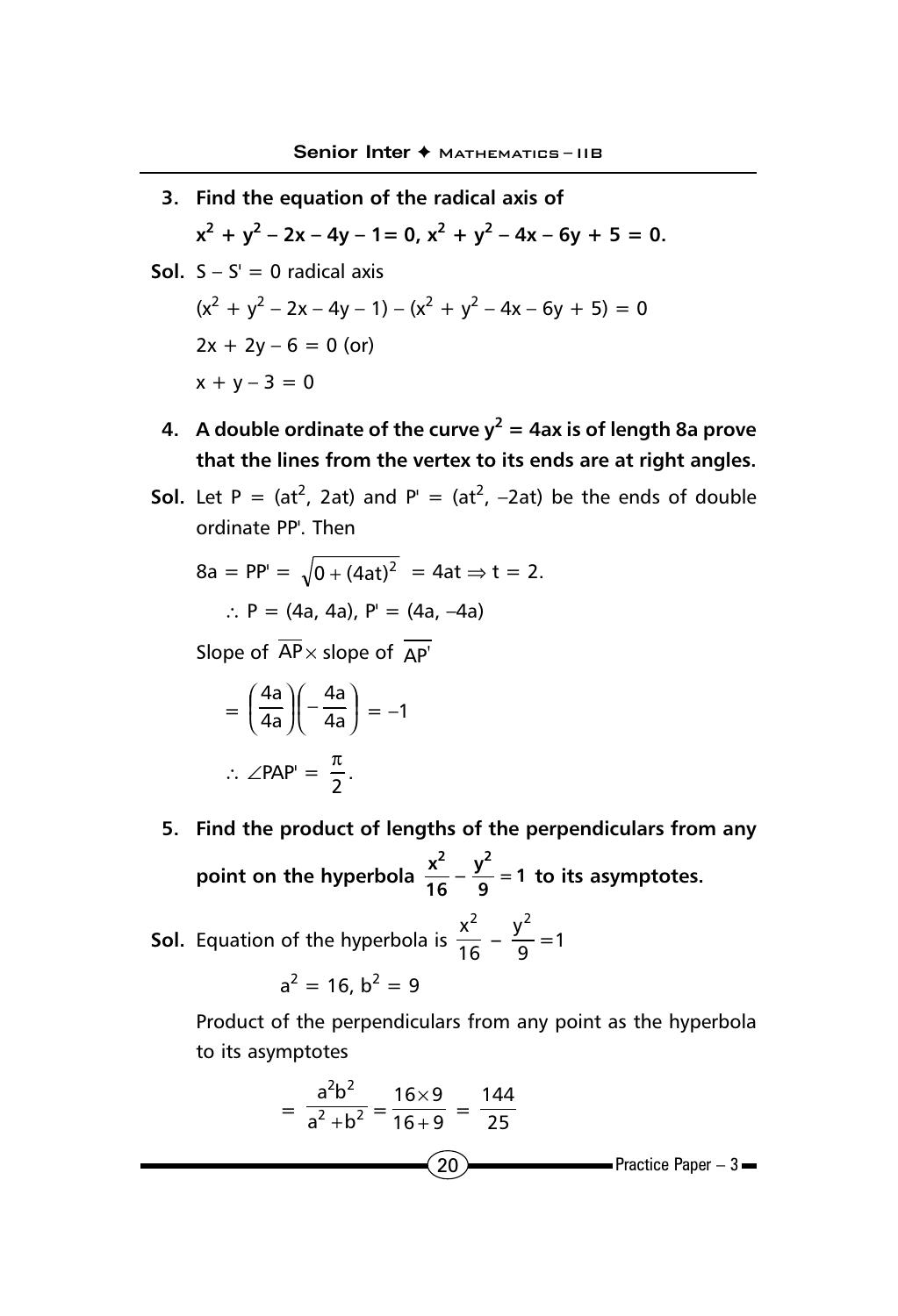$(21)$  Practice Paper – 3 **6.** Find  $\int \frac{x^8}{1+x^{18}} dx$ ;  $x \in R$  $\int \frac{x}{1+x^{18}} dx; x \in$ **Sol.**  $t = x^9 \Rightarrow dt = 9x^8 dx$  $\int \frac{x^8 dx}{1+x^{18}}$  $rac{x^{8} dx}{1 + x^{18}} = \int \frac{x^{8}}{1 + (x^{9})^{2}} dx$  $1 + (x^9)$ x  $9<sub>1</sub>2$ 8  $=\frac{1}{9}\int \frac{dt}{1+t^2} = \frac{1}{9} \tan^{-1} t + C = \frac{1}{9} \tan^{-1} (x^9) + C$ **7.** Evaluate  $\int 2x \sin(x^2 + 1) dx$  on  $x \in R$ . **Sol.** ∫ 2x. sin ( $x^2 + 1$ ) dx  $t = x^2 + 1 \Rightarrow dt = 2x dx$ ∫ 2x. sin (x<sup>2</sup> + 1) dx = ∫ sin t dt = -cos t + C = -cos (x<sup>2</sup> + 1) + C **8. Evaluate 2 0 )** |1 − x| dx. **Sol.**  $\int_{-}^{1} (x-1) dx + \int_{0}^{2} (x-1) dx$ 1 1 J – (x – 1) dx + J (x –<br><sup>0</sup>  $=\int_{0}^{1} (-x + 1) dx + \int_{0}^{2} (x - 1) dx =$ 1 0 2 1 <sup>1</sup>  $\lceil x^2 \rceil$ 0 2  $\frac{1}{2} - x$  $\left|\frac{x^2}{2}+x\right|_0 + \left|\frac{x}{2}\right|$ x  $\overline{\phantom{a}}$  $\overline{\phantom{a}}$  $\overline{\phantom{a}}$  $\overline{\phantom{a}}$ L L  $\overline{L}$ L  $\int_0^1 + \left( \frac{x}{2} - \right)$ J  $\overline{\phantom{a}}$ L L  $\overline{L}$  $-\frac{x^2}{2}$ +  $= -\frac{1}{2} + 1 + \frac{1}{2} - 2 - \frac{1}{2} - 1$  $\overline{1}$  $\left(\frac{1}{2}-1\right)$  $\left(\frac{4}{2}-2\right)-\left(\frac{1}{2}$ l  $-\frac{1}{2}+1+\left(\frac{4}{2}-2\right)-\left(\frac{1}{2}-1\right)=\frac{1}{2}+\frac{1}{2}=1$ 1 2  $\frac{1}{2} + \frac{1}{2} =$ **9. Evaluate / 2**  $3a$  cos<sup>3</sup> **/ 2 sin<sup>3</sup> θ cos<sup>3</sup> θ dθ.** π  $\int \limits_{-\pi/2} \sin^3 \theta \cos^3 \theta \ d\theta$ **Sol.**  $f(\theta) = \sin^3 \theta$ ,  $\cos^3 \theta$  $f(-\theta) = \sin^3(-\theta) \cos^3(-\theta) = -\sin^3 \theta \cos^3 \theta = -f(\theta)$ f(θ) is odd  $\int_{-\pi/2}^{\pi/2} sin^3 θ \cdot cos^3 θ dθ = 0$  $\int$  sin<sup>3</sup> θ.cos<sup>3</sup> θ dθ =<br><sub>ι/2</sub> π −π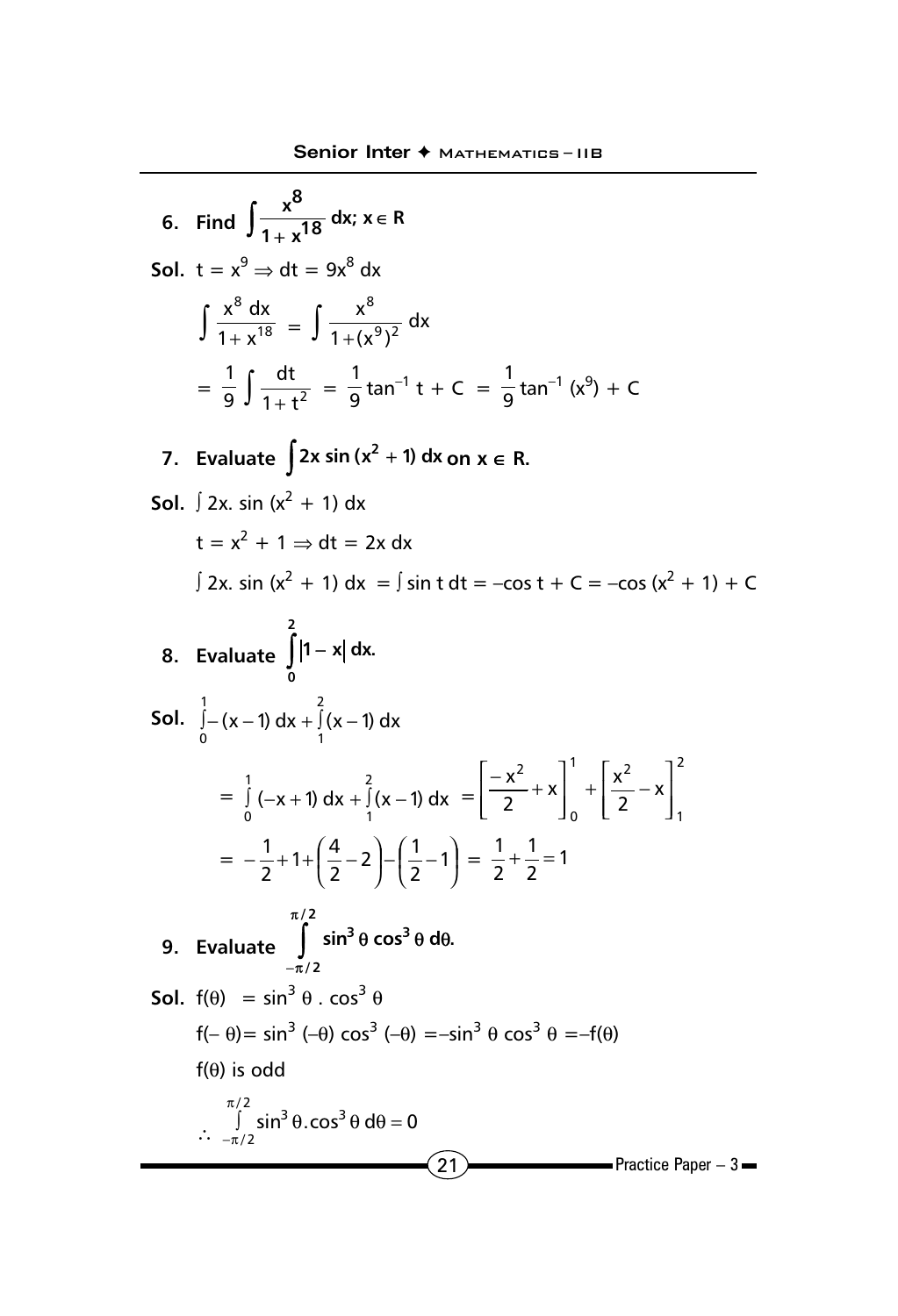- **10. Find the order of the differential equation corresponding to**  $y = c(x - c)^2$ . Where c is an arbitrary constant.
- **Sol.** The given differential equation is

$$
y = c(x - c)^{2}
$$

$$
\frac{dy}{dx} = 2c(x - c)
$$

∴ Order of the differential equation is 1.



## **II.** Short Answer Questions.

- **11. Show that the equation of the circle whose diameter** extremities are  $(x_1 y_1)$  and  $(x_2, y_2)$  is  $(x - x_1) (x - x_2) + (y - y_1)$  $(y - y_2) = 0.$
- **Sol.** Let A =  $(x_1, y_1)$ , B =  $(x_2, y_2)$  and C be the centre of the circle Let P(x, y) be any point on it other than A and B. Join A and B, A and P and also P and B. We know that

$$
\hat{AP}B = 90^\circ.
$$

i.e., the lines AP and BP are perpendicular

$$
\therefore \text{ (slope of AP) slope of BP)} = -1.
$$
\n
$$
\text{i.e., } \frac{(y - y_1)}{(x - x_1)} \times \frac{(y - y_2)}{(x - x_2)} = -1
$$
\n
$$
\text{i.e., } (x - x_1) (x - x_2) + (y - y_1) (y - y_2) = 0.
$$
\nAlso clearly A and B satisfy (1).  
\nThere for any point P(x, y) on the circle satisfies equation (1).  
\nConversely if a point P(x, y) satisfies (1) then  $\triangle$  B B = 90° and

Conversely if a point P(x, y) satisfies (1) then  $\hat{APB} = 90^\circ$  and hence P lies on the circle.

Thus (1) is the equation of the required circle.

$$
\mathbf{22}
$$

**22 Practice Paper – 3**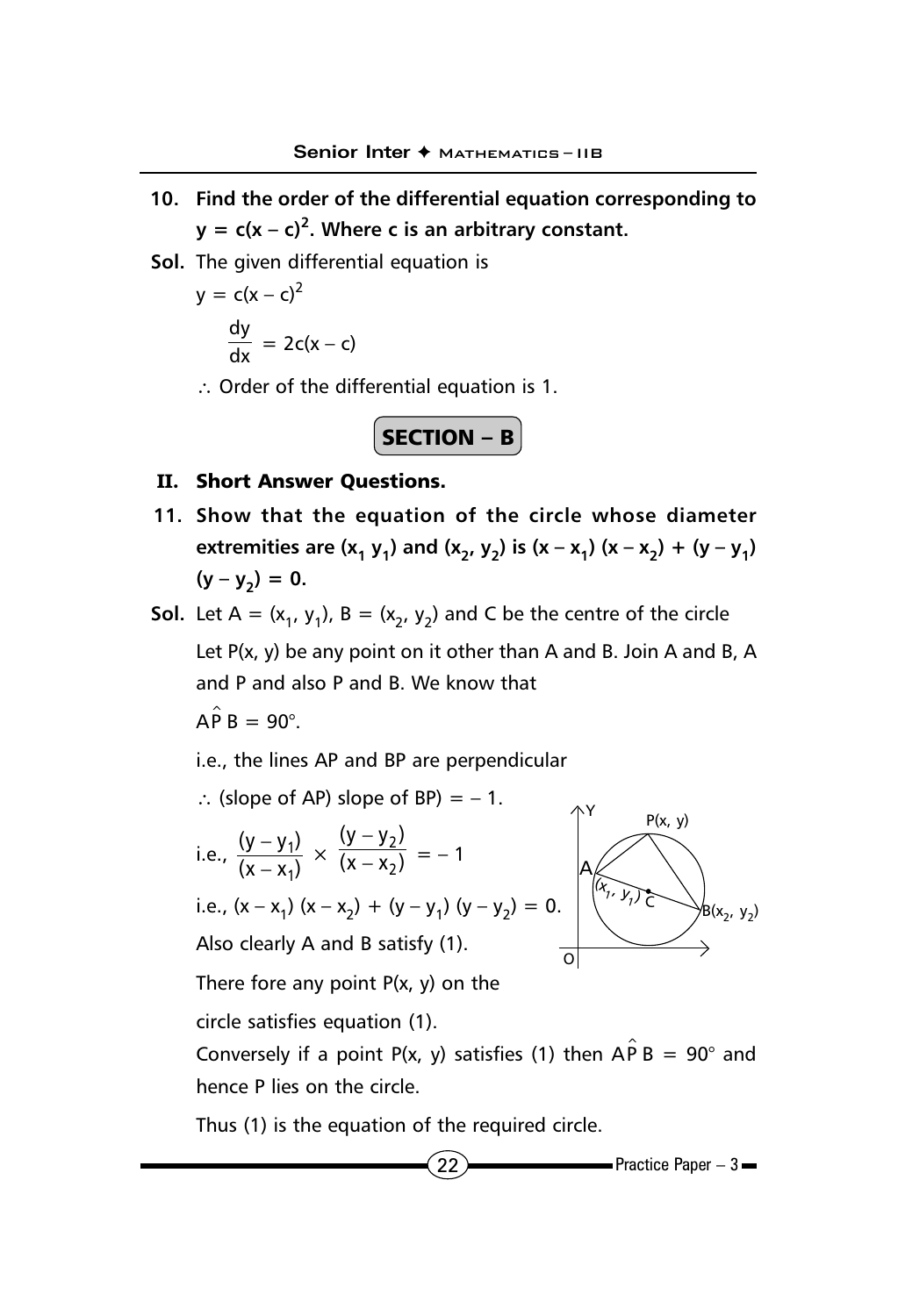- **12.** If  $x + y = 3$  is the equation of the chord AB of the circle  $x^2 + y^2 - 2x + 4y - 8 = 0$ , find the equation of the circle **having AB as diameter.**
- **Sol.** Required equation of circle passing through intersection  $S = 0$ and  $L = 0$  is  $S + \lambda L = 0$  $(x^{2} + y^{2} - 2x + 4y - 8) + \lambda(x + y - 3) = 0$  $(x^{2} + y^{2} + x(-2 + \lambda) + y(4 + \lambda) - 8 - 3\lambda = 0$  ----- (i)  $x^2 + y^2 + 2gx + 2fy + c = 0$  (ii) Comparing (i) and (ii) we get  $g = \frac{(-2 + \lambda)}{2}$ ,  $f = \frac{(4 + \lambda)}{2}$ Centre lies on  $x + y = 3$  $\therefore -\left(\frac{-\frac{1}{2}}{2}\right) - \left(\frac{1}{2}\right)$  $\left(\frac{4+\lambda}{2}\right)$ l  $-\left(\frac{4+\lambda}{2}\right)$  $\overline{1}$  $\left(\frac{-2+\lambda}{2}\right)$ l − + λ 2 4 2 2  $= 3$  $2 - \lambda - 4 - \lambda = 6$  $-2\lambda = 8 \Rightarrow \lambda = -4$ Required equation of circle be  $(x^{2} + y^{2} - 2x + 4y - 8) - 4(x + y - 3) = 0$  $x^2 + y^2 - 6x + 4 = 0$
- **13. Find the equation of the ellipse referred to its major and minor axes as the coordinate axes x, y respectively with latus** rectum of length 4 and the distance between foci  $4\sqrt{2}$ .

 $\left( 23 \right)$  Practice Paper – 3 **Sol.** Let the equation of the ellipse is  $\frac{1}{2^2} + \frac{1}{5^2}$ 2 2 2 b y a  $\frac{x^2}{2} + \frac{y^2}{12} = 1$  (a > b) Length of the latus rectum =  $\frac{1}{2^2}$ 2 a  $\frac{2b^2}{2} = 4 \Rightarrow b^2 = 2a.$ Foci are S (ae, 0), S' (– ae, 0) Distance between the foci =  $2ae = 4\sqrt{2}$ ae =  $2\sqrt{2}$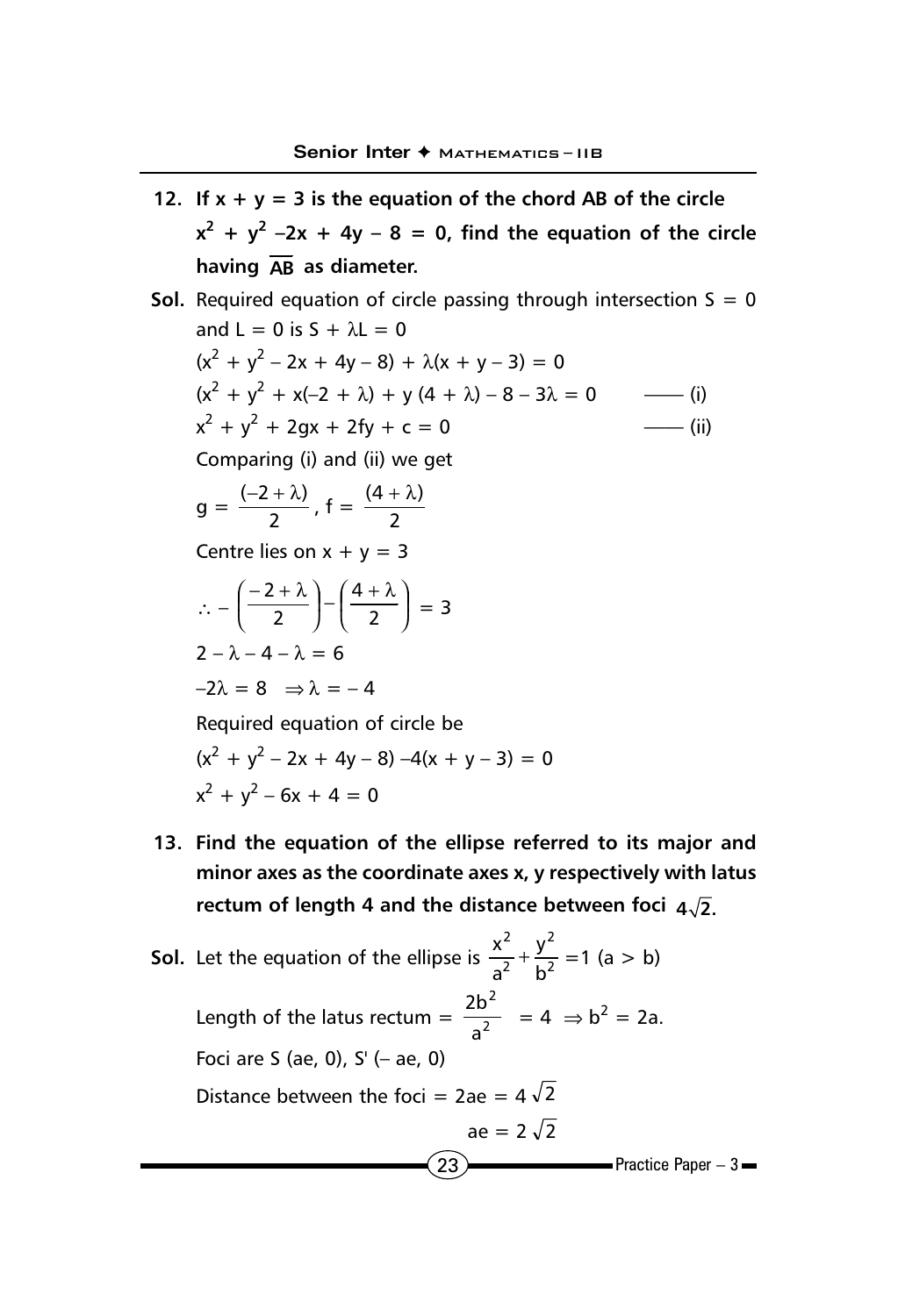$$
b2 = a2 (1 - e2) = a2 - (ae)2
$$
  
\n2a = a<sup>2</sup> - 8  $\Rightarrow$  a<sup>2</sup> - 2a - 8 = 0  
\n(a - 4) (a + 2) = 0  
\na = 4 or - 2  
\na > 0  $\Rightarrow$  a = 4  
\nb<sup>2</sup> = 2a = 2. 4 = 8  
\nb<sup>2</sup> = 2a = 2. 4 = 8

Equation of the ellipse is  $\frac{1}{2^2} + \frac{1}{2^2}$ 2 b y a  $\frac{x^2}{2} + \frac{y^2}{12} = 1$  $rac{x^2}{16} + \frac{y^2}{8}$ 16  $\frac{x^2}{16} + \frac{y^2}{8} = 1$  $x^2 + 2y^2 = 16$ .

**14.** The tangent and normal to the ellipse  $x^2 + y^2 = 4$  at a point **P(0) on it meets the major axis in Q and R respectively.**

**If**  $0 < \theta < \frac{\pi}{2}$  and QR = 2 then show that Q =  $\cos^{-1}\left(\frac{2}{3}\right)$ .

**Sol.** Equation of the ellipse is  $x^2 + 4y^2 = 4$ 

$$
\frac{x^2}{4} + \frac{y^2}{1} = 1
$$

Equation of the tangent at  $P(θ)$  is

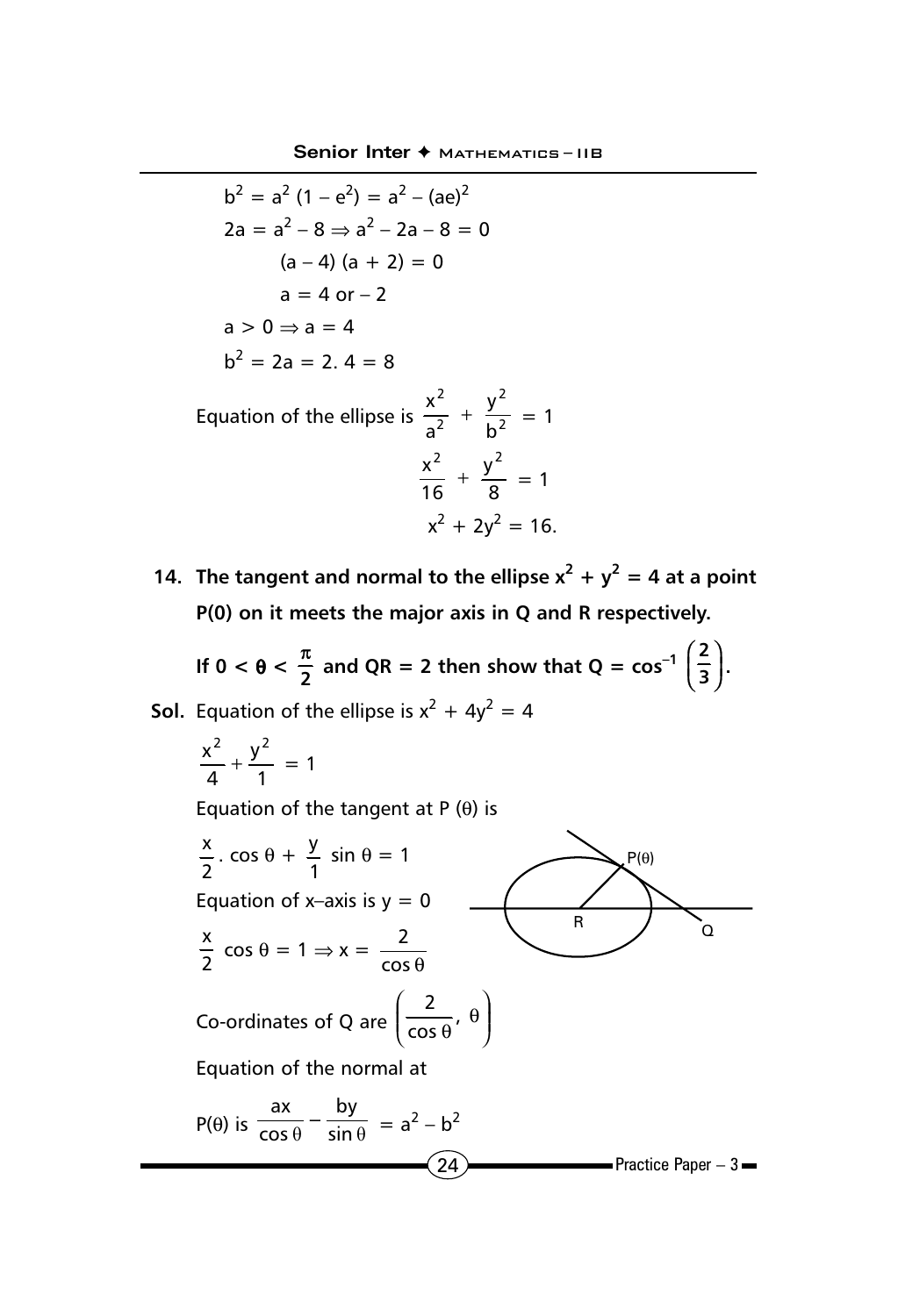$\frac{y}{\theta}$  –  $\frac{y}{\sin \theta}$ cos 2x  $= 3$ Substituting y = 0 we get  $\frac{1}{\cos \theta}$ 2x  $= 3$  $x = \frac{3}{2}$ . cos  $\theta$ Co-ordinates of R are  $\left(\frac{2}{2}, \cos \theta, 0\right)$  $\left(\frac{3}{2} \cdot \cos \theta, 0\right)$ l  $\left(\frac{3}{2}, \cos \theta, 0\right)$ 3  $QR = \left(\frac{-3}{2}\cos\theta + \frac{2}{\cos\theta}\right) = \frac{-3\cos^2\theta + 2}{2\cos\theta}$  $\overline{1}$  $\lambda$ I l ſ  $\left(\frac{-3}{2}\cos\theta+\frac{2}{\cos\theta}\right)=\frac{-3\cos^2\theta}{2\cos\theta}$  $3 \cos^2 \theta + 4$ cos  $\frac{-3}{2}$  cos  $\theta + \frac{2}{\cos \theta}$  $3 \text{ cm}^2$  2  $-3 \cos^2$ Given  $OR = 2$ θ  $-3 \cos^2 \theta +$ 2 cos  $\frac{3\cos^2\theta + 4}{2} = 2$  $-3 \cos^2 \theta + 4 = 4 \cos \theta$ 3  $\cos^2 \theta + 4 \cos \theta - 4 = 0$ (3 cos  $\theta$  – 2) ( cos  $\theta$  + 2) = 0  $3 \cos \theta - 2 = 0$  or  $\cos \theta + 2 = 0$  $\cos \theta = \frac{2}{3}$  or  $\cos \theta = -2$ cos θ always lies between –1 and 1 ∴ cos  $\theta = \frac{2}{3}$ i.e.,  $\theta = \cos^{-1} \left( \frac{2}{3} \right)$  $\left(\frac{2}{5}\right)$ l ſ  $\frac{2}{3}$ .

**15. A circle cuts the rectangular hyperbola xy = 1, in the point**  $(x_r, y_r)$  **r** = 1, 2, 3, 4, prove that  $x_1 x_2 x_3 x_4 = y_1 y_2 y_3 y_4 = 1$ . **Sol.** Let the circle be  $x^2 + y^2 = a^2$ .

 $(25)$  Practice Paper – 3 Since  $\left(\frac{\mathsf{t}}{\mathsf{t}}\right)$  $(t, \frac{1}{t})$ l ſ  $\left( t, \frac{1}{t} \right)$  (t  $\neq$  0) lies on xy = 1, the points of intersection of the circle and the hyperbola are given by  $t^2 + \frac{1}{t^2}$  $\frac{1}{2}$  = a<sup>2</sup>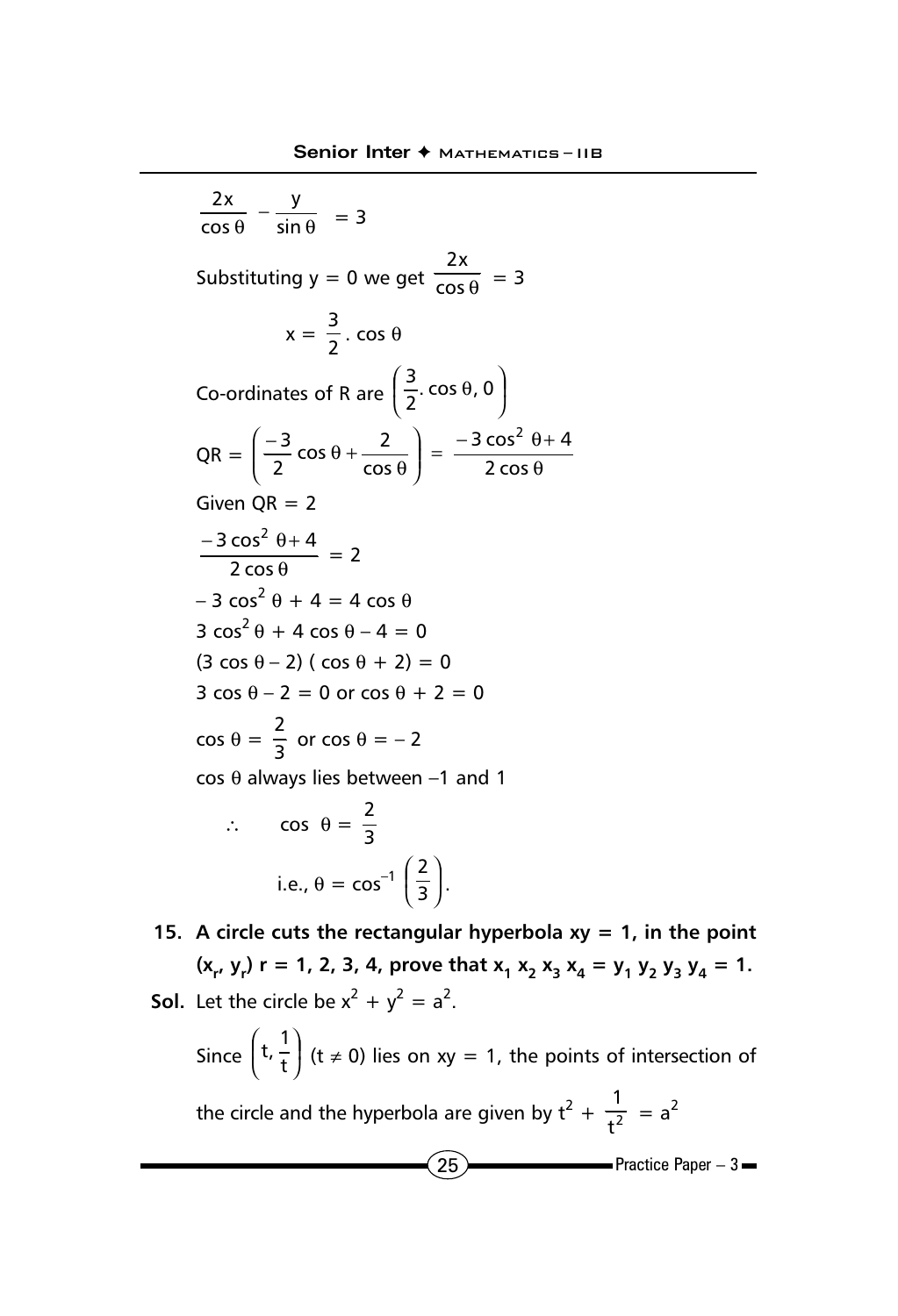⇒ t<sup>4</sup> - a<sup>2</sup>t<sup>2</sup> + 1 = 0  
\n⇒ t<sup>4</sup> + 0. t<sup>3</sup> - a<sup>2</sup>t<sup>2</sup> + 0. t + 1 = 0.  
\nIf t<sub>1</sub>, t<sub>2</sub>, t<sub>3</sub> and t<sub>4</sub> are the roots of the above biquadratic, then  
\nt<sub>1</sub>t<sub>2</sub>t<sub>3</sub>t<sub>4</sub> = 1.  
\nIf (x<sub>r</sub>, y<sub>r</sub>) = (t<sub>r</sub>, 
$$
\frac{1}{t_r}
$$
)<sub>r</sub> = 1, 2, 3, 4,  
\nthen x<sub>1</sub>x<sub>2</sub>x<sub>3</sub>x<sub>3</sub>x = t<sub>1</sub>t<sub>2</sub>t<sub>3</sub>t<sub>4</sub> = 1,  
\nand y<sub>1</sub>y<sub>2</sub>y<sub>3</sub>y<sub>4</sub> =  $\frac{1}{t_1t_2t_3t_4}$  = 1.  
\n16. Find  $\int_{0}^{\pi/2}$  cos<sup>7</sup> x sin<sup>2</sup> x dx.  
\nSoI. I =  $\int_{0}^{\pi/2}$  cos<sup>7</sup> x sin<sup>2</sup> x dx  
\n $\frac{1}{2}$   
\n $\int_{0}^{\pi/2}$  sin<sup>m</sup> x. cos<sup>n</sup> x dx  
\nm - even  
\nn - odd  
\n $= \frac{n-1}{m+n} \cdot \frac{n-3}{m+n-2} \cdot \frac{2}{m+3} \cdot \frac{1}{m+1}$   
\n $= \frac{7-1}{9} \times \frac{7-3}{7} \times \frac{7-5}{5} \cdot \frac{1}{2+1} = \frac{6}{9} \cdot \frac{4}{7} \cdot \frac{2}{5} \cdot \frac{1}{3} = \frac{16}{315}$   
\n17. Solve x (x - 1)  $\frac{dy}{dx}$  - (x - 2) y = x<sup>3</sup> (2x - 1)  
\nSoI.  $\frac{dy}{dx} - \frac{x-2}{x(x-1)}y = \frac{x^3(2x-1)}{x(x-1)}$   
\nI.F. = e  $\int \frac{2-x}{x(x-1)}$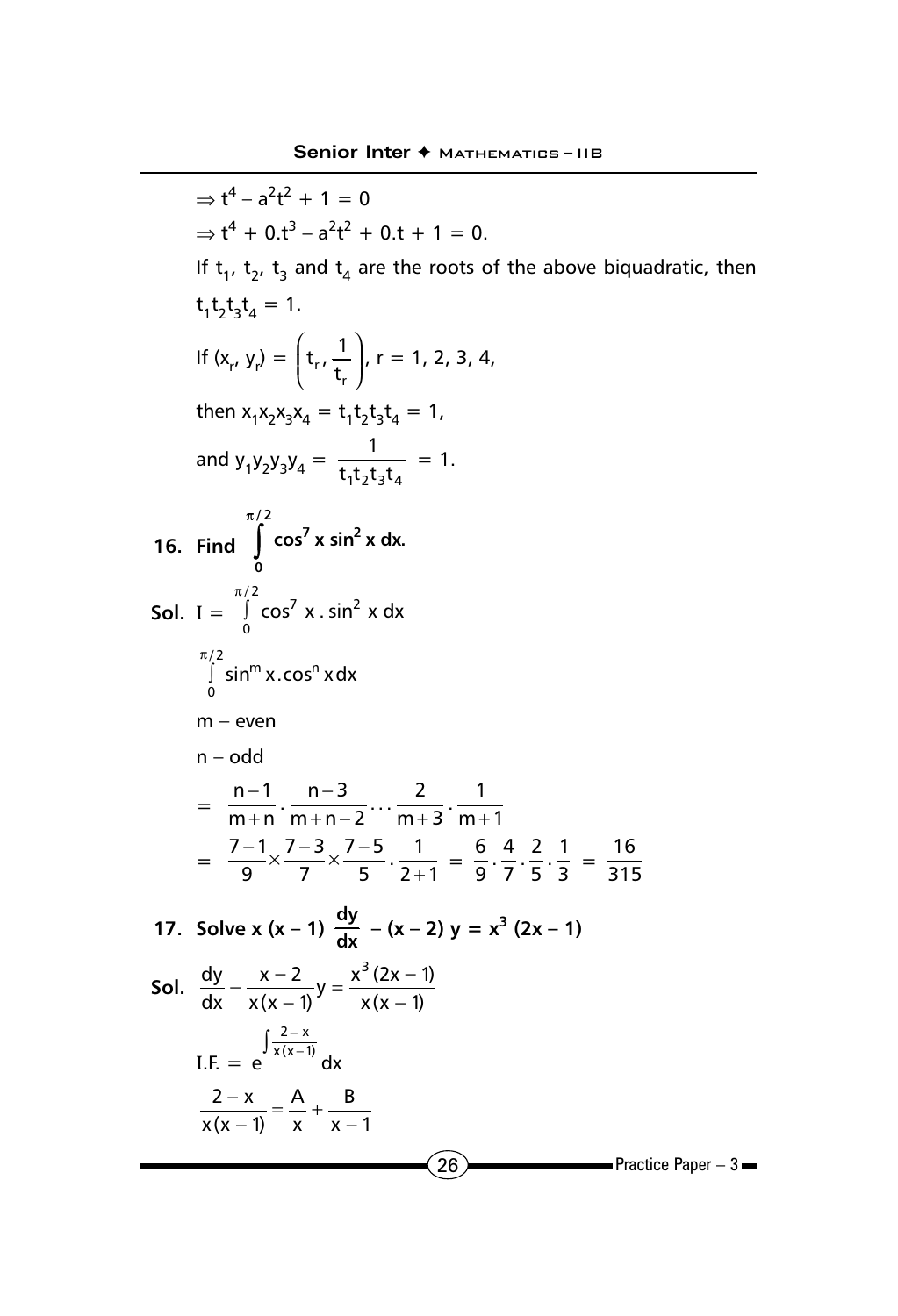$$
2 - x = A(x - 1) + B.x
$$
  
\n
$$
x = 0 \Rightarrow 2 = -A \Rightarrow A = -2
$$
  
\n
$$
x = 1 \Rightarrow 1 = B \Rightarrow B = 1
$$
  
\n
$$
\frac{2 - x}{x(x - 1)} = \frac{-2}{x} + \frac{1}{x - 1}
$$
  
\n
$$
\int \frac{2 - x}{x(x - 1)} dx = -2 \int \frac{dx}{x} + \int \frac{dx}{x - 1}
$$
  
\n
$$
= -2 \log x + \log (x - 1) = \log \frac{(x - 1)}{x^2}
$$
  
\nI.F. =  $e^{\log \frac{(x - 1)}{x^2}} = \frac{x - 1}{x^2}$   
\n
$$
y \frac{(x - 1)}{x^2} = \int \frac{x^3 (2x - 1)}{x(x - 1)} \cdot \frac{x - 1}{x^2} dx = \int (2x - 1) dx = x^2 - x + c
$$
  
\nSolution is  $y(x - 1) = x^2 (x^2 - x + c)$   
\n**SECTION - C**

## **III.** Long Answer Questions.

**18. Find the coordinates of the point of intersection of tangents** at the points where  $x + 4y -14 = 0$  meets the circle

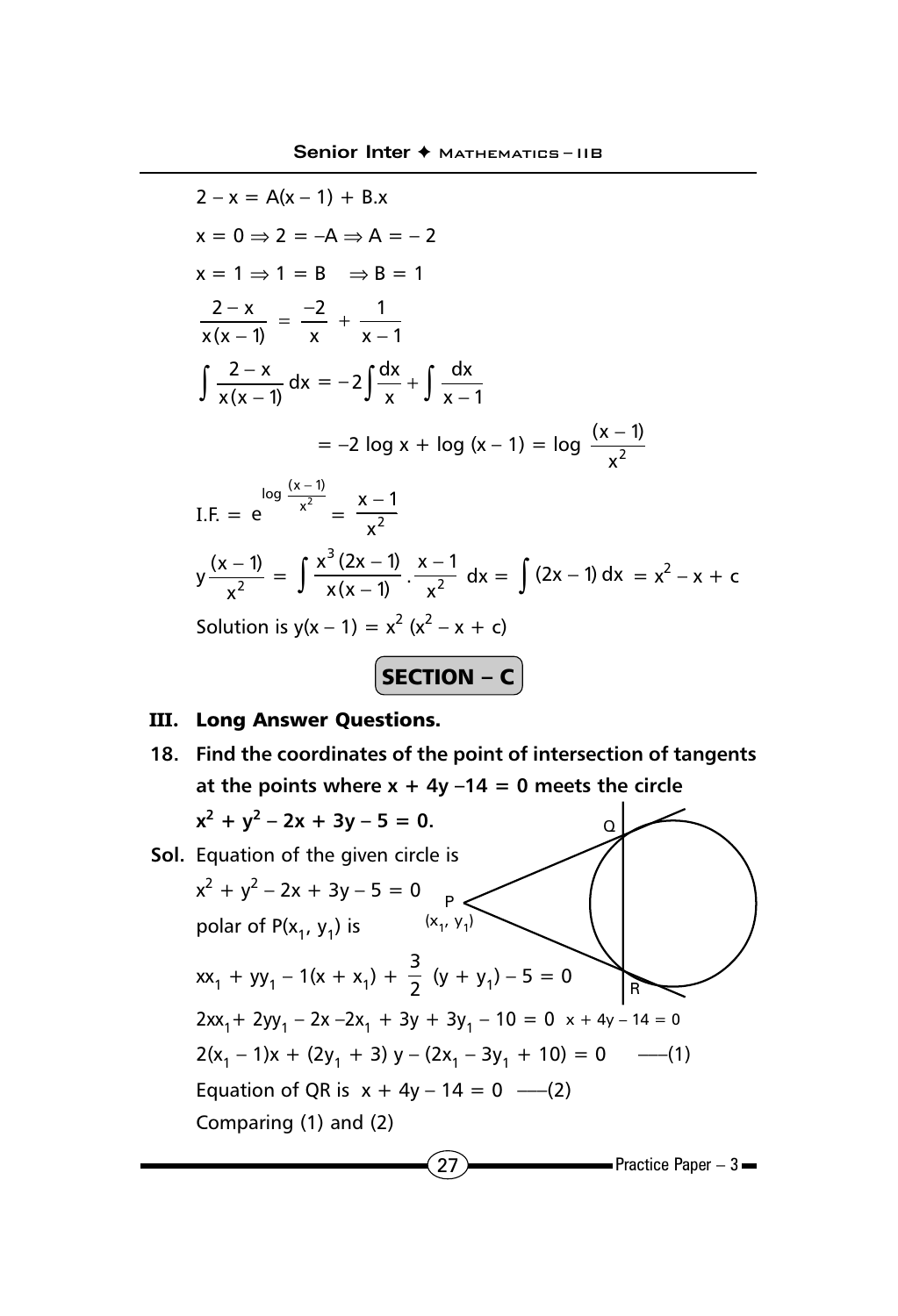**Senior Inter ♦ МАТНЕМАТICS-IIB** 

$$
\frac{2(x_1 - 1)}{1} = \frac{2y_1 + 3}{4} = \frac{2x_1 - 3y_1 + 10}{14}
$$
  
\n
$$
2(x_1 - 1) = \frac{2y_1 + 3}{4}
$$
  
\n
$$
8x_1 - 8 = 2y_1 + 3
$$
  
\n
$$
8x_1 - 2y_1 = 11
$$
 (1)  
\n
$$
2(x_1 - 1) = \frac{2x_1 - 3y_1 + 10}{14}
$$
  
\n
$$
28x_1 - 28 = 2x_1 - 3y_1 + 10
$$
  
\n
$$
26x_1 + 3y_1 = 38
$$
 (2)  
\n
$$
24x_1 - 6y_1 = 33
$$
 (1) x 3  
\n
$$
52x_1 + 6y_1 = 76
$$
 (2) x 2  
\nAdding 76x<sub>1</sub> = 109

$$
x_1 = \frac{109}{76} \qquad \qquad (3)
$$

From (3) 2y<sub>1</sub> = 8x<sub>1</sub> –11 = 8  $\times \frac{109}{76}$  – 11  $=-\frac{218-209}{19}=\frac{9}{19}$  $y_1 = \frac{9}{38}$ ∴ Co- ordinates of p are  $\left(\frac{125}{76}, \frac{3}{38}\right)$  $\left(\frac{109}{75},\frac{9}{28}\right)$ l ſ  $\frac{109}{76}, \frac{9}{38}$ 

- **19. Prove that the circles**  $x^2 + y^2 8x 6y + 21 = 0$  **and**  $x^2 + y^2 - 2y - 15 = 0$  have exactly two common tangents. **Also find the point of intersection of those tangents.**
- **Sol.** Let  $C_1$ ,  $C_2$  be the centres and  $r_1$ ,  $r_2$  be their radii. Equation of the circles are

$$
x^{2} + y^{2} - 8x - 6y + 21 = 0
$$
  
and 
$$
x^{2} + y^{2} - 2y - 15 = 0
$$
28  
Practice Paper - 3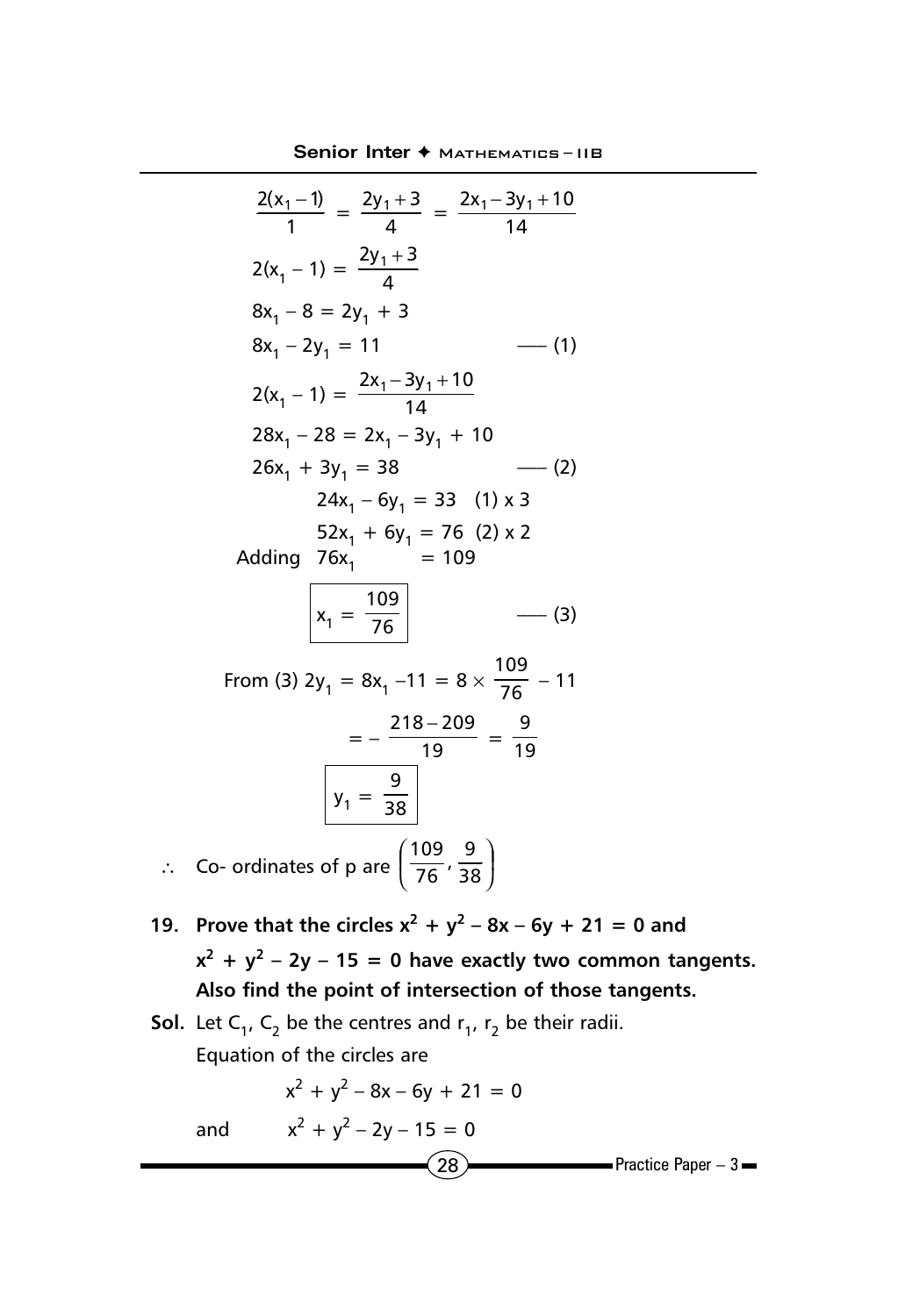C<sub>1</sub>(4, 3), C<sub>2</sub>(0, 1)  
\n
$$
r_1 = \sqrt{16 + 9 - 21} = 2, r_2 = \sqrt{1 + 15} = 4
$$
\n
$$
\overline{C_1C_2}^2 = (4 - 0)^2 + (3 - 1)^2 = 16 + 4 = 20
$$
\n
$$
C_1C_2 = 2\sqrt{5}
$$
\n
$$
|r_1 - r_2| = |2 - 4| = 2, r_1 + r_2 = 2 + 4 = 6
$$
\n
$$
|r_1 - r_2| < C_1C_2 < r_1 + r_2
$$

Given circles intersect and have exactly two common tangents.

$$
r_1 : r_2 = 2 : 4 = 1 : 2
$$

The tangents intersect in external centre of similitude

$$
\begin{array}{c}\n1:2 \\
\bullet \\
\hline\nA(4,3)\n\end{array}
$$

Co–ordinates of S are

$$
\left(\frac{1.0-2.4}{1-2},\frac{1.0-2.3}{-2}\right)=\left(\frac{-8}{-1},\frac{-5}{-1}\right)=(8,5)
$$

- **20. Prove that the area of the triangle formed by the tangents** at  $(x_1, y_1)$   $(x_2, y_2)$  and  $(x_3, y_3)$  to the parabola  $y^2 = 4ax$  (a  $> 0$ ) is  $\frac{1}{16a}$  (y<sub>1</sub> – y<sub>2</sub>) (y<sub>2</sub> – y<sub>3</sub>) (y<sub>3</sub> – y<sub>1</sub>) sq units.
- **Sol.** Let  $D(x_1, y_1) = (at_1^2, 2at_1)$ ,  $E(x_2, y_2) = (at_2^2, 2at_2)$ and  $F(x_3, y_3) = (at_2^3, 2at_3)$

be three points on the parabola

 $y^2 = 4ax$  (a > 0).

The equation of the tangents at D, E and F are

$$
t_1y = x + at_1^2
$$
 (1)  
\n
$$
t_2y = x + at_2^2
$$
 (2)  
\n
$$
t_3y = x + at_3^2
$$
 (3)  
\n
$$
29
$$
Practice Paper - 3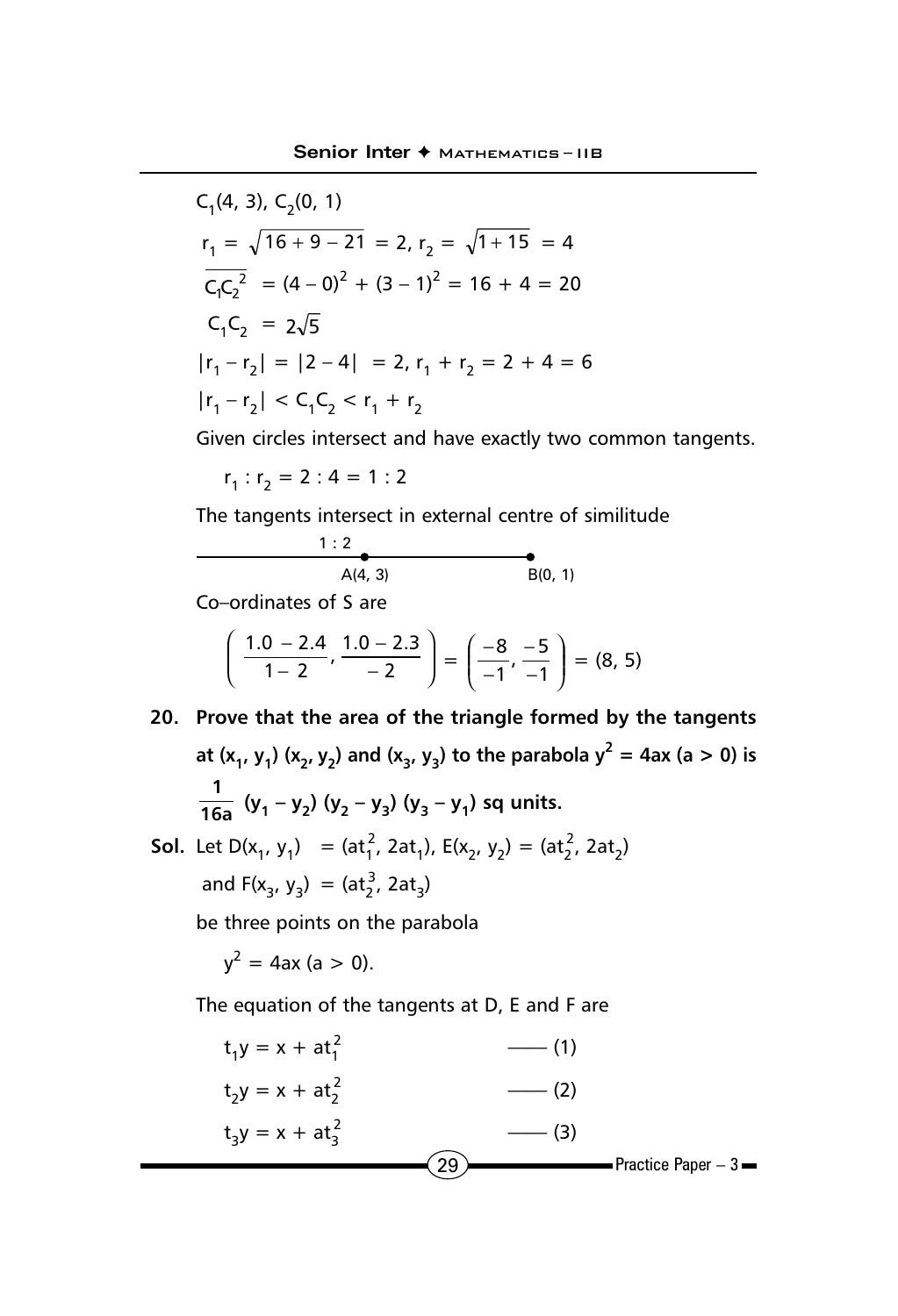$(1) - (2) \Rightarrow (t_1 - t_2) y = a(t_1 - t_2) (t_1 + t_2)$ 

 $\sim$  30  $\sim$  Practice Paper – 3  $\Rightarrow$  y = a(t<sub>1</sub> + t<sub>2</sub>) substituting in (1) we get  $x = at_1t_2$ . ∴ The point of intersection of the tangents at D and E is say P(at<sub>1</sub>t<sub>2</sub>, a(t<sub>1</sub> + t<sub>2</sub>)) Similarly the points of intersection of tangent at E, F and at F, D are Q(at $_2$ t $_3$ , a(t $_2$  + t $_3$ ) and  $R(at_3t_1, a(t_3 + t_1))$  respectively Area of ∆PQR = Absolute value of  $at_1t_3$  a( $t_1 + t_3$ ) 1  $at_2t_3$  a( $t_2 + t_3$ ) 1  $at_1t_2$  a( $t_1 + t_2$ ) 1 2 1 1 <sup>1</sup> 3 a 1 1 3  $2$   $3$  all  $2$   $\pm$   $13$ 1 2  $a_1$   $a_1$   $a_2$ + + + = Absolute value of  $t_1 t_3$   $t_1 + t_3$  1  $t_2 t_3$   $t_2 + t_3$  1  $t_1 t_2$   $t_1 + t_2$  1 2 a  $1$   $1$   $3$   $1$   $1$   $1$   $1$   $1$   $3$ 2**'**3 <sup>1</sup>2 <sup>−</sup> 13  $2^{112}$   $1^{+12}$ + + + = Absolute value of  $t_1 t_3$   $t_1 + t_3$  1  $t_3(t_2 - t_1)$   $(t_2 - t_1)$  0  $t_1(t_2 - t_3)$   $(t_2 - t_3)$  0 2 a  $1^{13}$   $1^{1}$   $1^{1}$   $1^{3}$  $3(2 - 1)$   $(12 - 1)$  $2^{1112} - 13$ ,  $12 - 13$ +  $- t_1$ ) ( $t_2 - t_3$ ) ( $t_2 -$ = Absolute value of  $\frac{a}{2}$  $a<sup>2</sup>$  $(t_2 - t_3)$   $(t_2 - t_1)$  $t_1 t_3$   $t_1 + t_3$  1  $t_3$  1 0 t<sub>1</sub> 1 0 143 41 <del>1</del>43 3 1 +  $= \frac{9}{2}$  $a<sup>2</sup>$  $|(t_2 - t_3) (t_2 - t_1) (t_1 - t_3)|$  $=\frac{1}{16a}$  |2a(t<sub>1</sub> – t<sub>2</sub>) 2a(t<sub>2</sub> – t<sub>3</sub>) 2a(t<sub>3</sub> – t<sub>1</sub>)  $=\frac{1}{16a} |(y_1 - y_2)(y_2 - y_3)(y_3 - y_1)|$  sq. units.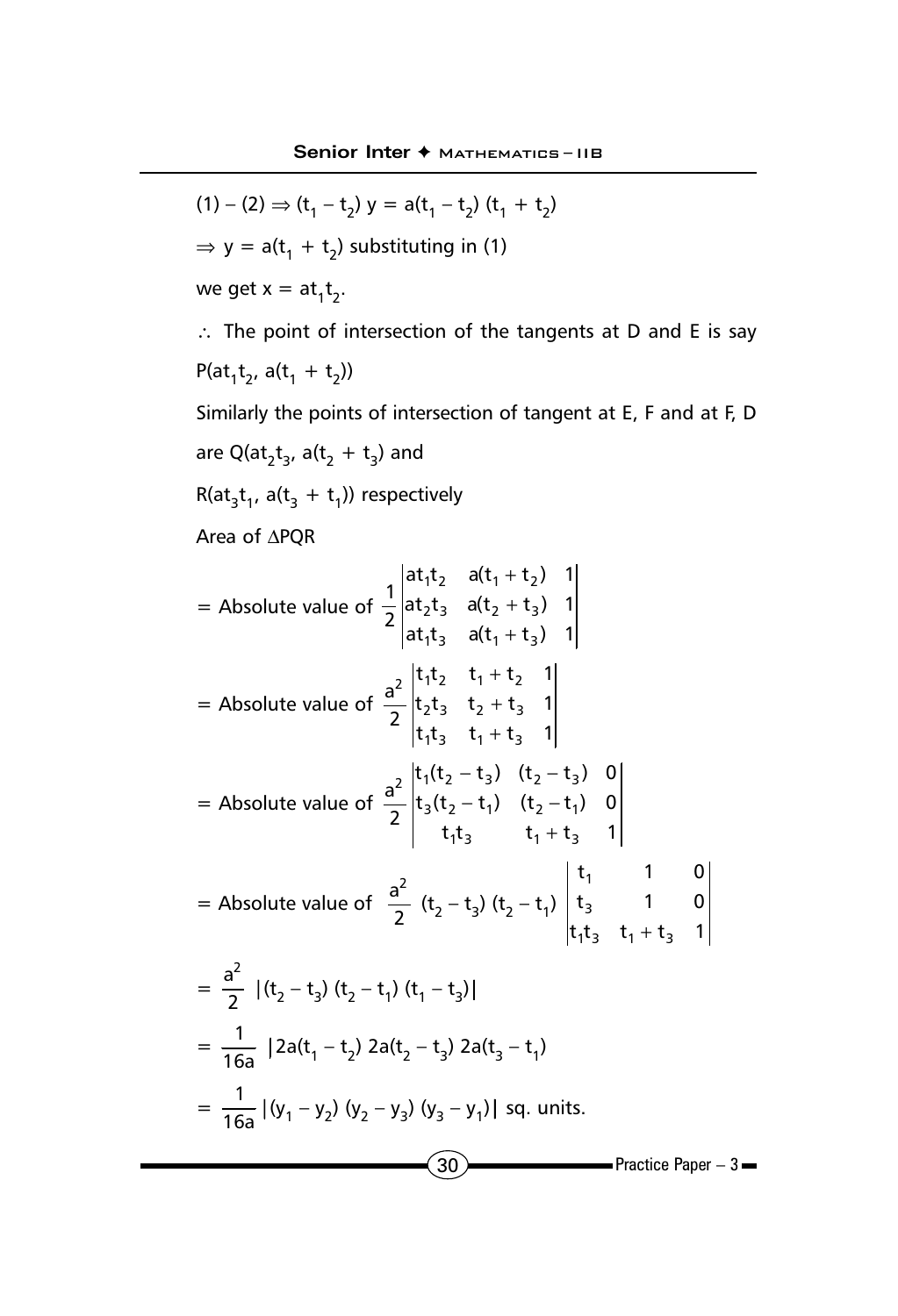21. Evaluate 
$$
\int \tan^{-1} \left( \frac{2x}{1 - x^2} \right) dx
$$
 on  $lCR / \{-1, 1\}$ .  
\nSoI. Let  $x = \tan \theta \Rightarrow dx = \sec^2 \theta d\theta$   
\n $\frac{2x}{1 - x^2} = \frac{2 \tan \theta}{1 - \tan^2 \theta} = \tan 2\theta$   
\n $\tan^{-1} \left( \frac{2x}{1 - x^2} \right) = \tan^{-1} (\tan 2\theta) = 2\theta + n\pi$   
\nWhere  $n = 0$  if  $|x| < 1$   
\n $= -1$  if  $x > 1$   
\n $= 1$  if  $x < -1$   
\nWe have  $d\theta = \frac{1}{1 + x^2} dx$  and  
\n $1 + x^2 = 1 + \tan^2 \theta = \sec^2 \theta$   
\n $\therefore \int \tan^{-1} \left( \frac{2x}{1 - x^2} \right) dx$   
\n $= \int (\tan^{-1} \left( \frac{2x}{1 - x^2} \right) \int (1 + x^2) \frac{1}{1 + x^2} dx$   
\n $= \int (2\theta + n\pi) \int \sec^2 \theta d\theta$   
\n $= 2 \int \theta \sec^2 \theta d\theta + n\pi \int \sec^2 \theta d\theta + c$   
\n $= 2 (\theta \tan \theta - \int \tan \theta d\theta) + n\pi \tan \theta + c$   
\n $= 2 (\theta \tan \theta + \log |\cos \theta| + n\pi \tan \theta + c$   
\n $= (2\theta + n\pi) \tan \theta + 2 \log \cos \theta + c$   
\n $= (2\theta + n\pi) \tan \theta + \log \sec^2 \theta + c$   
\n $= (2\theta + n\pi) \tan \theta + \log \sec^2 \theta + c$   
\n $= (2\theta + n\pi) \tan \theta + \log \sec^2 \theta + c$   
\n $= x \tan^{-1} \left( \frac{2x}{1 - x^2} \right) - \log (1 + x^2) + c$ 

 $\blacksquare$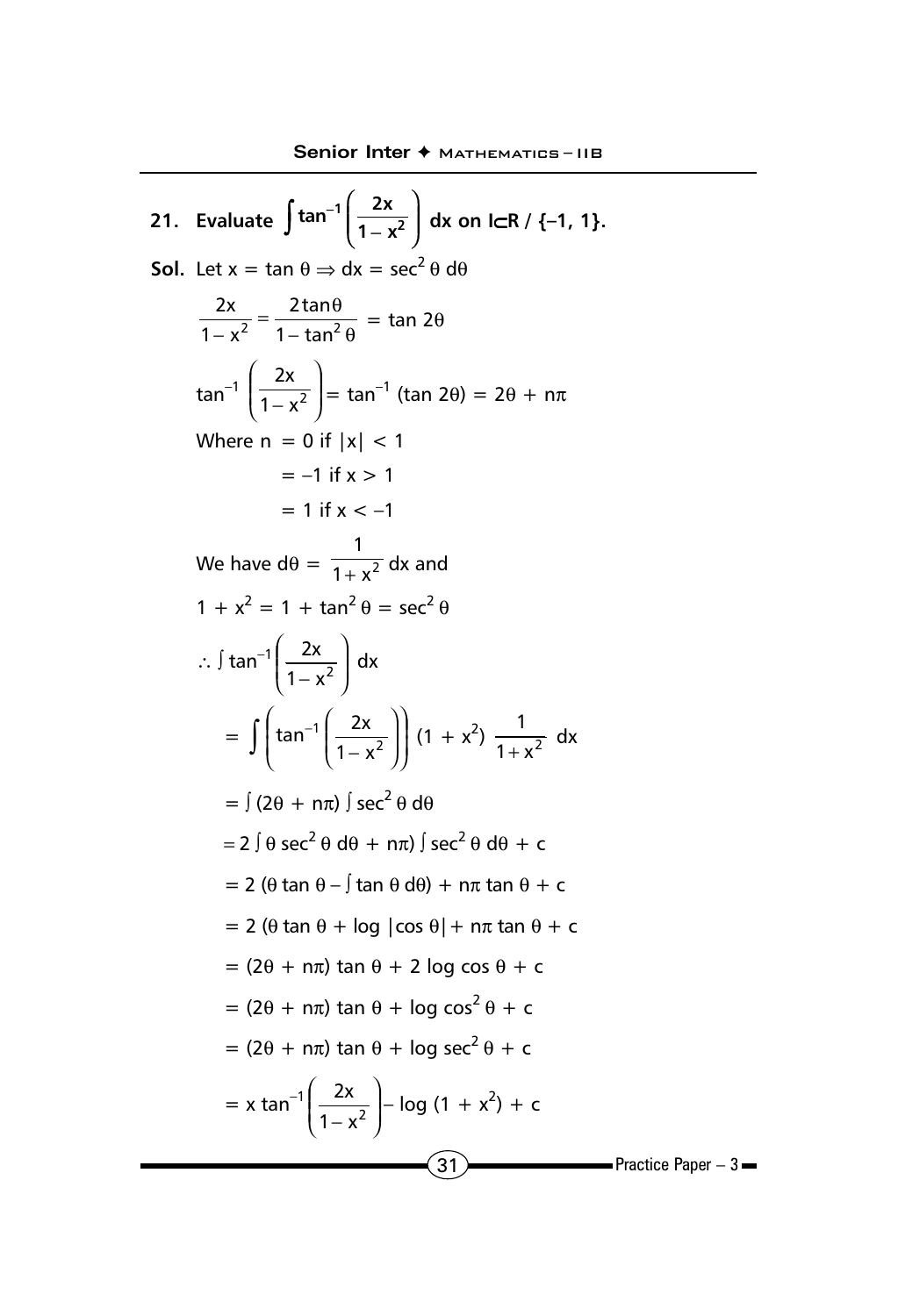22. Evaluate 
$$
\int \sqrt{\frac{5-x}{x-2}} dx
$$
 on (2, 5) (-1, 3).  
\nSoI.  $\int \sqrt{\frac{5-x}{x-2}} = \int \sqrt{\frac{(5-x)^2}{(x-2)(5-x)}} dx = \int \frac{5-x}{(x-2)(5-x)} dx$   
\n $= \int \frac{5-x}{\sqrt{5x-10-x^2+2x}} dx = \int \frac{5-x}{\sqrt{7x-10-x^2}} dx$ 

Let  $5 - x = A$ .  $\frac{d}{dx}(7x - 10 - x^2) + B \Rightarrow 5 - x = A(7 - 2x) + B$ 

Equating coeffs. of like terms

$$
-2A = -1 \Rightarrow A = \frac{1}{2}
$$
  
\n
$$
7A + B = 5
$$
  
\n
$$
7\left(+\frac{1}{2}\right) + B = 5 \Rightarrow B = 5 - \frac{7}{2} = \frac{3}{2}
$$
  
\n
$$
\therefore 5 - x = \frac{1}{2}(7 - 2x) + \frac{3}{2}
$$
  
\nThen 
$$
\frac{5 - x}{\sqrt{7x - 10 - x^2}} = \frac{1}{2} \frac{(7 - 2x)}{\sqrt{7x - 10 - x^2}} + \frac{\left(\frac{3}{2}\right)}{\sqrt{7x - 10 - x^2}}
$$
  
\nNow 
$$
\int \frac{5 - x}{\sqrt{7x - 10 - x^2}} dx
$$
  
\n
$$
= \frac{1}{2} \int \frac{7 - 2x}{\sqrt{7x - 10 - x^2}} dx + \frac{3}{2} \int \frac{1}{\sqrt{7x - 10 - x^2}} dx
$$
  
\n
$$
= \frac{1}{2} \cdot 2\sqrt{7x - 10 - x^2} + \frac{3}{2} \int \frac{1}{\sqrt{-x^2 + 7x - 10}} dx
$$
  
\n
$$
\therefore -x^2 + 7x - 10
$$
  
\n
$$
= -[x^2 - 7x + 10] = -\left[\left(x - \frac{7}{2}\right)^2 + 10 - \frac{49}{4}\right] = -\left[\left(x - \frac{7}{2}\right)^2 - \frac{9}{4}\right]
$$
  
\nPractice Paper - 3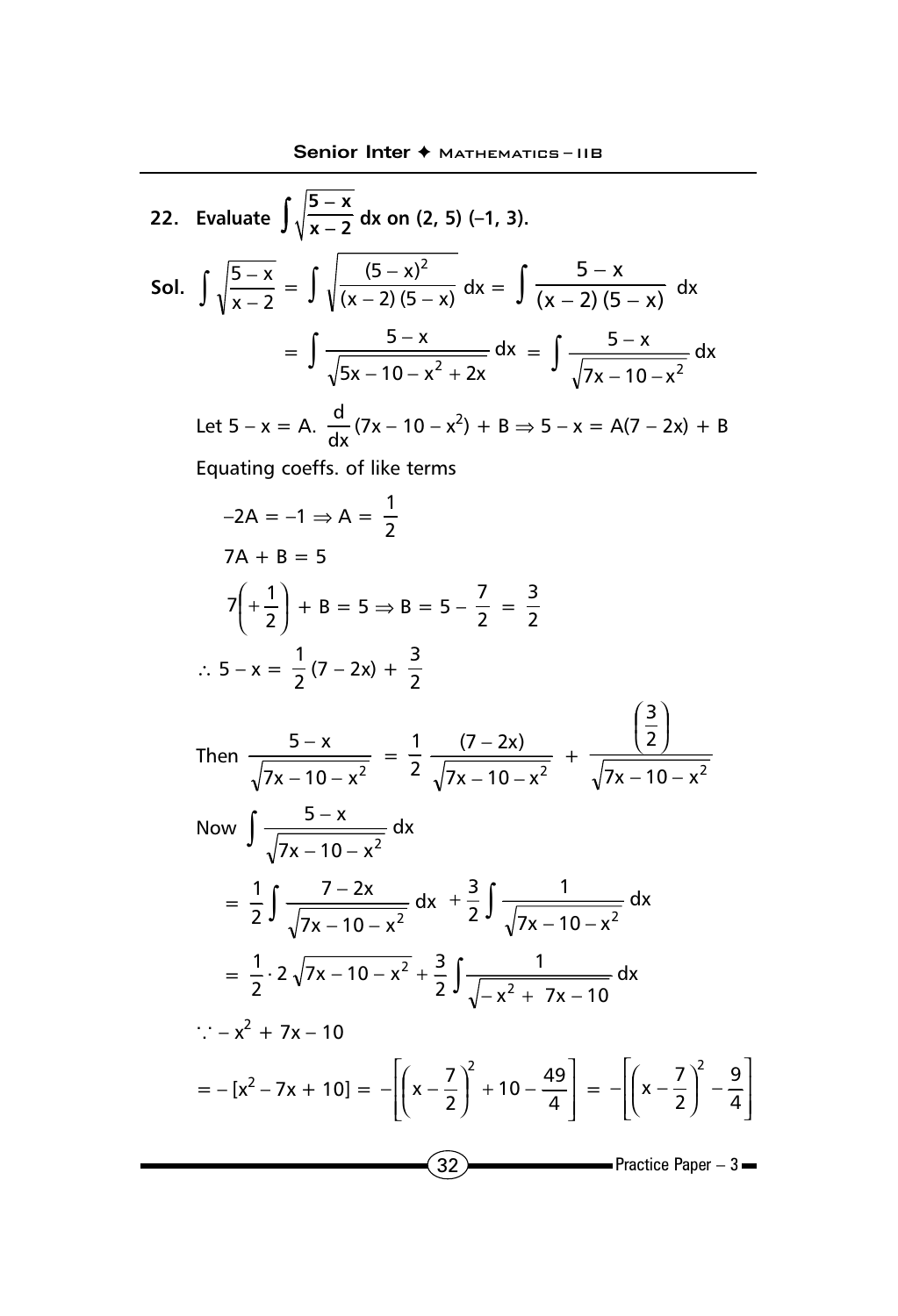$$
= \frac{9}{4} - \left(x - \frac{7}{2}\right)^2 = \sqrt{7x - 10 - x^2} + \frac{3}{2}
$$
  
\n
$$
\int \frac{1}{\sqrt{\left(\frac{3}{2}\right)^2 - \left(x - \frac{7}{2}\right)^2}} dx = \sqrt{7x - 10 - x^2} + \frac{3}{2} \sin^{-1}\left(\frac{x - \frac{7}{2}}{\frac{3}{2}}\right) + C
$$
  
\n
$$
= \sqrt{7x - 10 - x^2} + \frac{3}{2} \sin^{-1}\left(\frac{2x - 7}{3}\right) + C
$$
  
\n23. Evaluate  $\int_5^7 \sqrt{\frac{7 - x}{x - 3}} dx$ .  
\nSoI. Put  $x = 3 \cos^2 \theta + 7 \sin^2 \theta$   
\n $dx = (7 - 3) \sin 2\theta d\theta$   
\n $dx = 4 \sin 2\theta d\theta$   
\nU.L.  
\n $x = 3 \cos^2 \theta + 7 \sin^2 \theta$   
\n $4 \cos^2 \theta = 0$   
\n $\cos \theta = 0$   
\n $\theta = \frac{\pi}{2}$   
\nL.L.  
\n $x = 3 \cos^2 \theta + 7 \sin^2 \theta$   
\n $3 = 3 \sin^2 \theta + 7 \sin^2 \theta$   
\n $4 \sin^2 \theta = 0$   
\n $\theta = 0$   
\n $\theta = 0$   
\n $\theta = 0$   
\n $\theta = 0$   
\n $\theta = 0$   
\n $\theta = 0$   
\n $\theta = 0$   
\n $\theta = 0$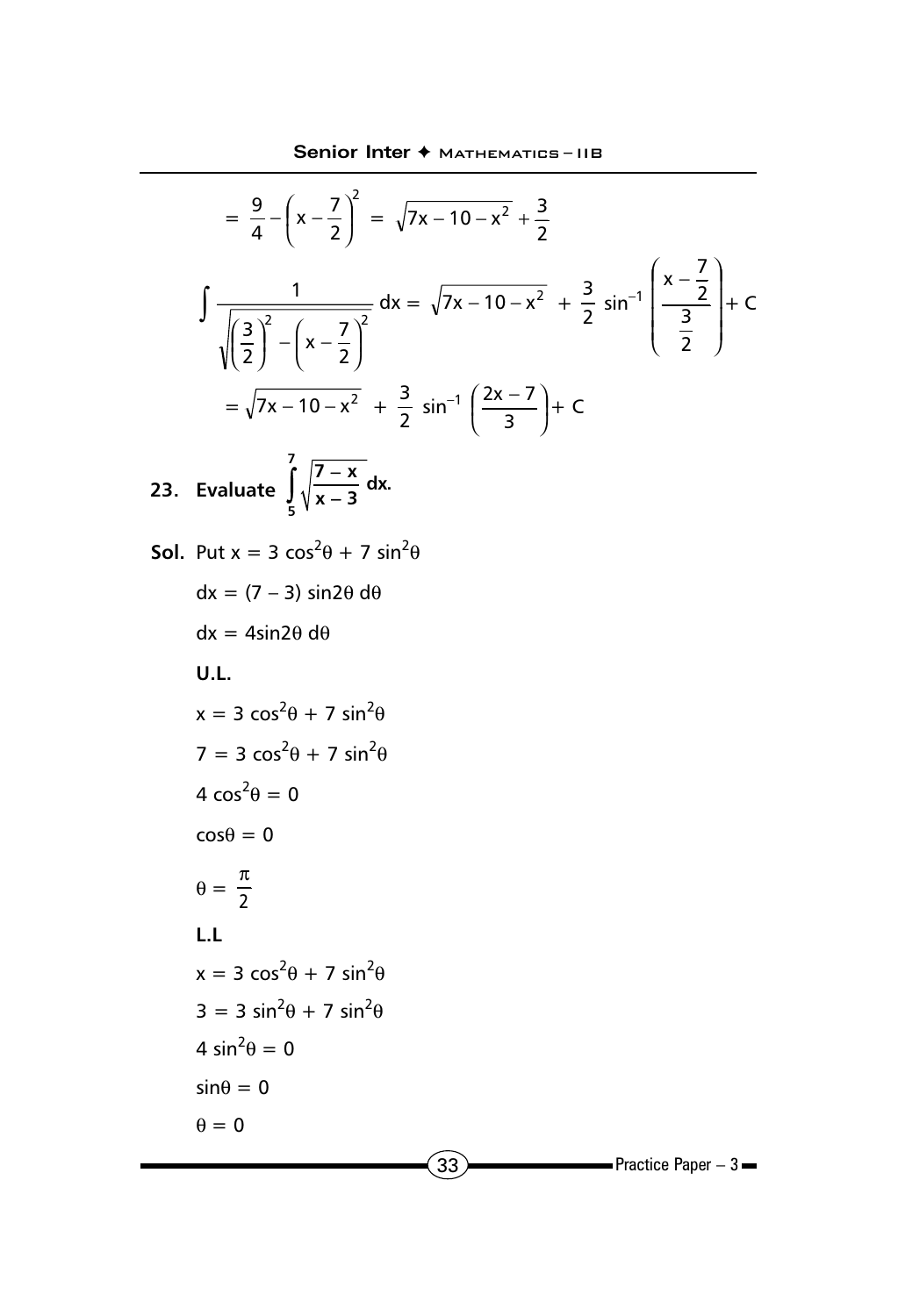$$
7 - x = 7 - (3 \cos^{2}\theta + 7 \sin^{2}\theta) = (7 - 3) \cos^{2}\theta = 4 \cos^{2}\theta
$$
  
\n
$$
x - 3 = 3 \cos^{2}\theta + 7 \sin^{2}\theta - 3 = (7 - 3) \sin^{2}\theta = 4 \sin^{2}\theta
$$
  
\nLet  $I = \int_{3}^{7} \sqrt{\frac{7 - x}{x - 3}} dx$   
\n
$$
I = \int_{0}^{\pi/2} \sqrt{\frac{4 \cos^{2}\theta}{4 \sin^{2}\theta}} 4(2) \sin \theta \cos \theta d\theta
$$
  
\n
$$
= 8 \int_{0}^{\pi/2} \cos^{2}\theta d\theta = 8 \int_{0}^{\pi/2} \frac{1 + \cos 2\theta}{2} d\theta
$$
  
\n
$$
= \frac{8}{2} \left[ \theta + \frac{\sin 2\theta}{2} \right]_{0}^{\pi/2}
$$
  
\n
$$
= \frac{8}{2} \left[ \frac{\pi}{2} + \frac{\sin 2\frac{\pi}{2}}{2} \right] - 0 = \frac{8}{2} \left[ \frac{\pi}{2} \right] = 2\pi
$$

- **24. Solve 2**  $\frac{dy}{dx} = \frac{y^2 - 2xy}{x^2 - xy}$ .
- **Sol.** The given equation is a homogeneous equa-tion.

Put y = vx  
\n
$$
\frac{dy}{dx} = v + x. \frac{dv}{dx}, v + x. \frac{dv}{dx} = \frac{x^2(v^2 - 2v)}{x^2(1 - v)}
$$
\nx. 
$$
\frac{dv}{dx} = \frac{v^2 - 2v}{1 - v} - v = \frac{v^2 - 2v - v + v^2}{1 - v} = \frac{2v^2 - 3v}{1 - v}
$$
\n
$$
\int \frac{1 - v}{2v^2 - 3v} dv = \int \frac{dx}{x}
$$
\n(34) -  
\nPractice Paper - 3